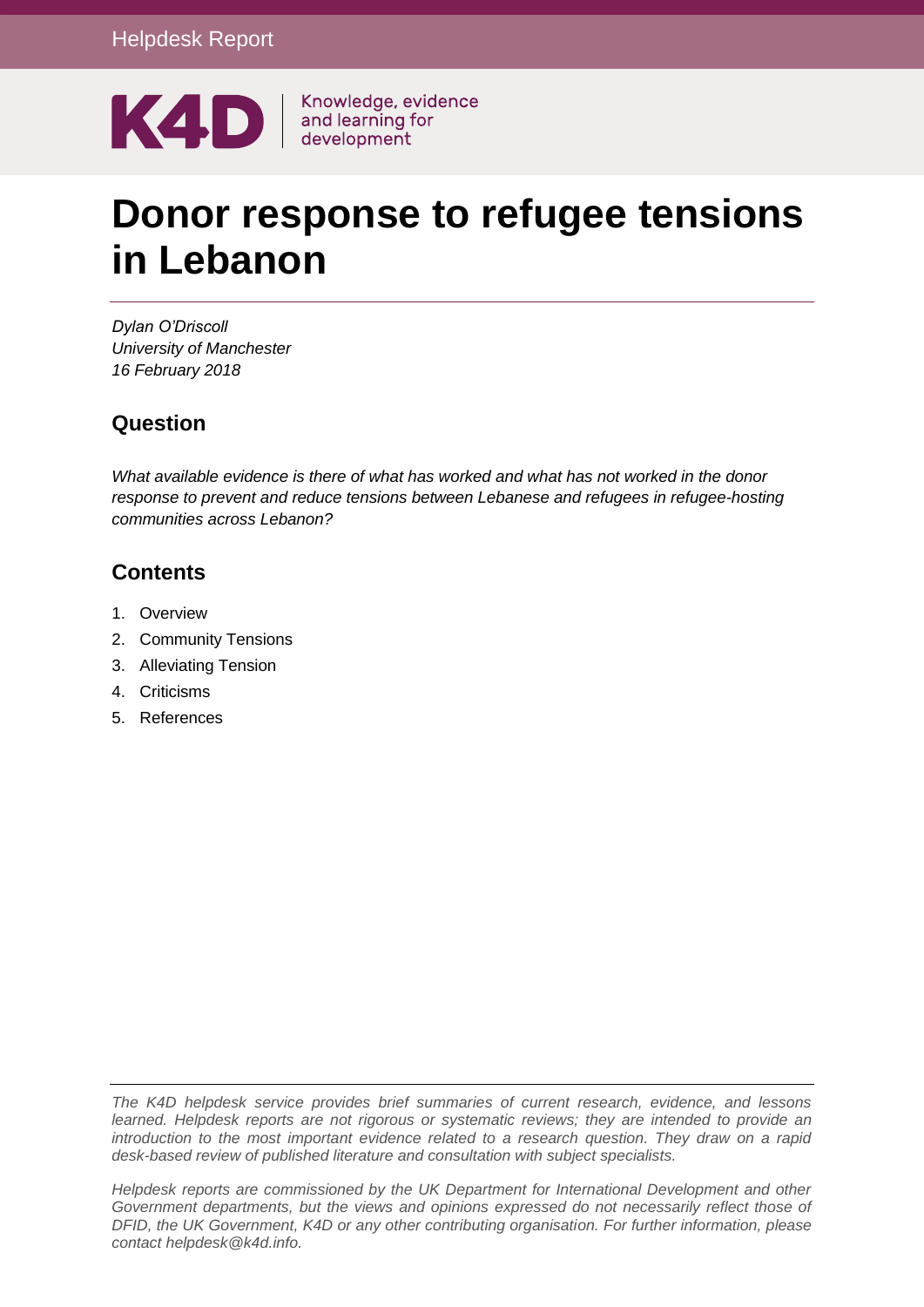# **1. Overview**

30% of Lebanon's population are refugees and the country has taken in the most refugees per capita in the world with over 1.5 million in total.<sup>1</sup> Given that Lebanon itself is recovering from civil war and has prominent political divisions, bad public services and strained infrastructure, the large number of refugees has exacerbated these pre-existing issues and pushed a large number of Lebanese citizens into poverty. As the longevity of the conflict in Syria was not predicted from the outset, and due to the large number of refugees arriving, early humanitarian interventions focused on providing for Syrians' basic needs, rather than on building resilience and ensuring good community relations. However, since 2014 there has been more focus from donors and the humanitarian community on building social cohesion. Nonetheless, many issues had already emerged between the communities and had become entrenched before donors and agencies sought to address them.

This rapid review synthesises data from academic, policy and NGO sources on donor response to prevent and reduce tensions between Lebanese and refugees in refugee-hosting communities across Lebanon. The focus is on post 2011 and Syrian refugees as the complexity of social, cultural, and historical dynamics produce tensions that are unique to Syrians and Lebanese. The history of occupation and exploitation of Lebanon by Syria has created animosity in large sections of the population, whilst close trade, religious and family connections have created strong ties with other sections of the Lebanese population, leading to a complex situation of intra and intercommunity tension. There is limited evaluation of the success and failure of individual programmes to alleviate community tensions in the literature, with organisations involved publishing little critical reflection and scholars focusing on the issue more broadly.

Key findings are as follows:

- In order to counteract the negative perception of refugees in the media the UN and the Lebanese Information Ministry launched a joint media campaign in August 2017 aimed at improving relations and signed up a number of media outlets to provide more neutral reporting on refugees.
- The UN has invested heavily since 2014 in improving infrastructure and services that have been negatively impacted by refugees; although this has benefitted the Lebanese population, it has not managed to address the scale of the issue.
- The EU has also invested heavily in trying to counter the impact that refugees are having on services and infrastructure, but this also began post-2014 and considering the poor state of these prior to the arrival of refugees, the impact is again minimal.
- The contentious political situation in Lebanon also negatively impacts on donors' policies, for example, when the World Bank established a trust fund to help communities affected by the influx of Syrian refugees no political consensus was reached in Lebanon to disburse the funds.
- A number of large donors helped establish the Reaching all Children with Education (RACE) programme, which aimed to improve government schools, get more Lebanese into non-private education, and school the large number of Syrian children. Although

<sup>&</sup>lt;sup>1</sup> [https://ec.europa.eu/echo/files/aid/countries/factsheets/lebanon\\_syrian\\_crisis\\_en.pdf](https://ec.europa.eu/echo/files/aid/countries/factsheets/lebanon_syrian_crisis_en.pdf)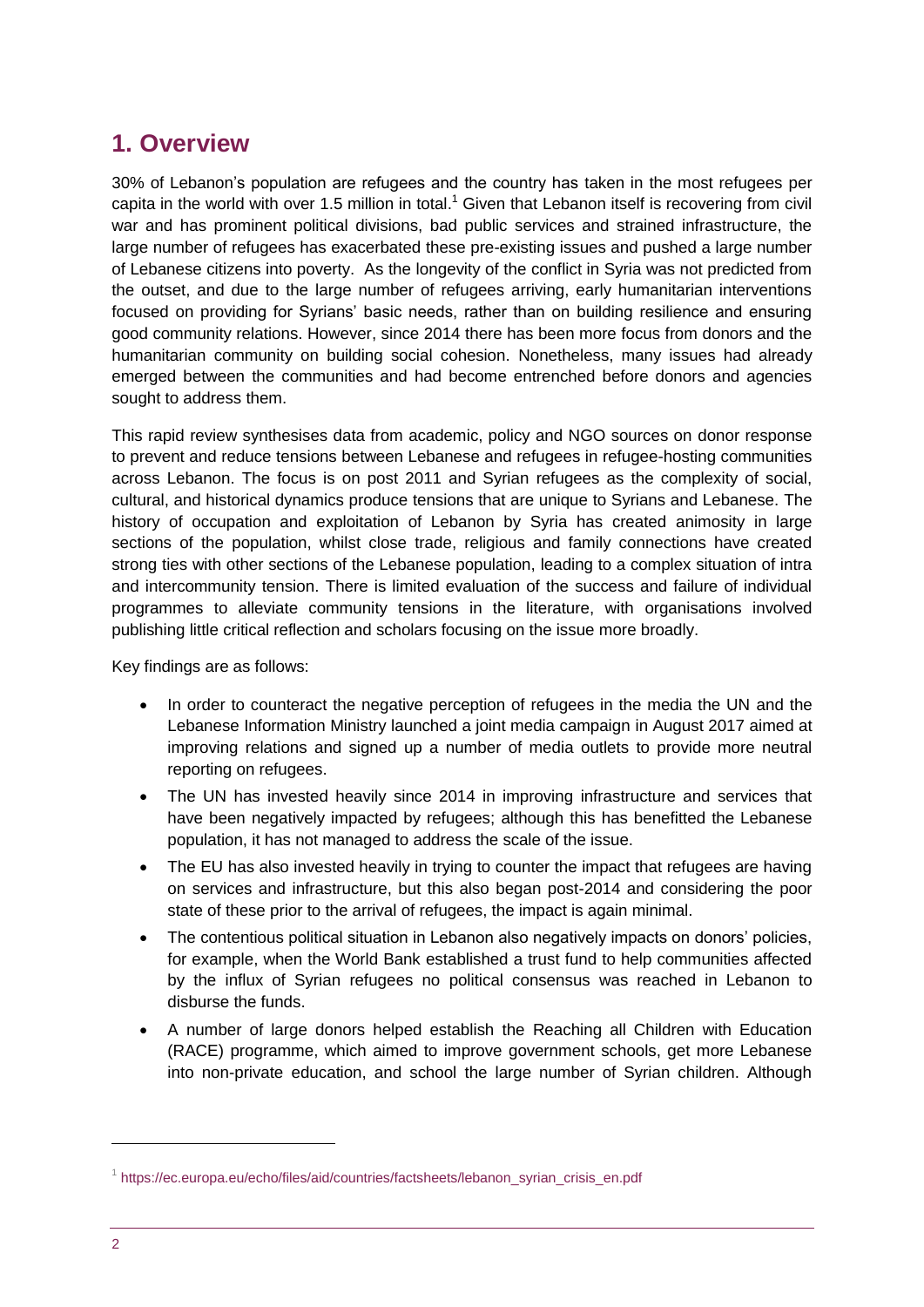great progress was made, again the scale of the issue (particularly with the large amount of Syrian children) made it difficult to fully address.

- Food and fuel vouchers proved less successful than cash cards. Initiatives that provided cash cards for both vulnerable Syrians and Lebanese were able to mitigate tensions produced over the competition for resources and employment.
- The Lebanon Host Communities Support Programme (LHSP) was launched in mid-2013 by UNDP jointly with the Ministry of Social Affairs (MOSA) to ensure direct support was provided to the most vulnerable Lebanese communities. LHSP has increased livelihood and economic opportunities, strengthened local capacity to deliver services, improved local conflict resolution and security and more than 1 million Lebanese and 500,000 Syrians have benefitted through the programme.<sup>2</sup>
- Part of the success of LHSP is that it allows local municipalities and communities to be involved in highlighting local issues and developing solutions. However, job creation has been limited and employment is a core area of animosity between Lebanese and Syrians.
- Since 2013 USAID has expanded its programmes in order to help host communities deal with the increasing strain of the large numbers of refugees. They train municipal leaders to work jointly with populations to carry out projects that improve services and create economic opportunities for all vulnerable communities, use micro agriculture schemes to supplement rural households' income, and lend money to small businesses facing challenges related to Syrian refugees.
- DFID funds have been important in areas like the Bekaa valley, where there is a high level of poverty and a large number of refugees. Initiatives include work schemes for both refugee and Lebanese populations, vaccinations and food for Lebanese livestock, repairs and upgrading of schools, water and sewage infrastructures.
- At local level, Basmeh and Zeitooneh (BZ) a Syrian-led group mainly operating in the Shatila refugee camp in Beirut – has promoted social cohesion through projects such as home renovation in the local community and cleaning campaigns with Lebanese and Syrian participants.

<sup>&</sup>lt;sup>2</sup> <http://www.lb.undp.org/content/lebanon/en/home/projects/SupportLebaneseHostCommunities.html>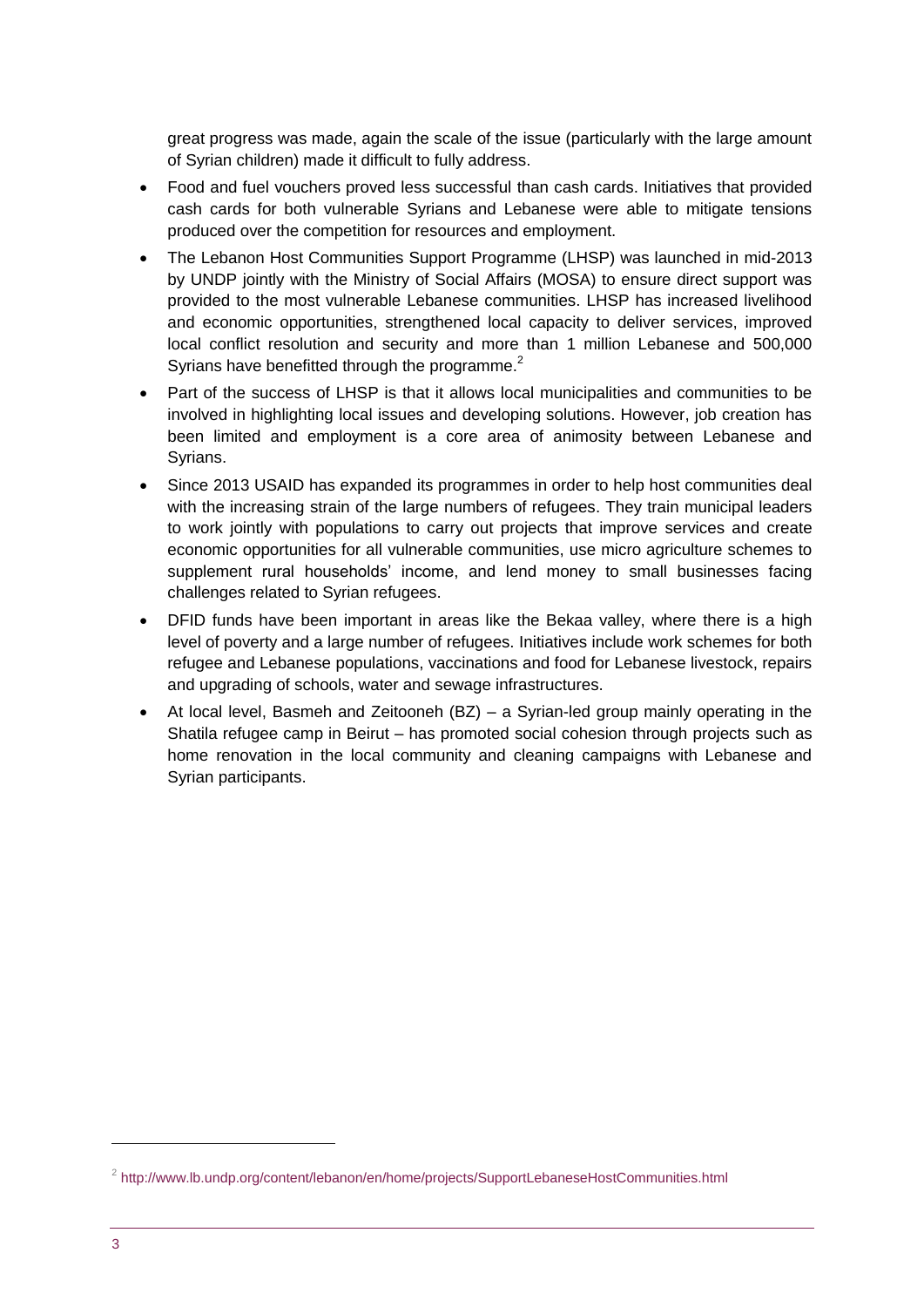# **2. Community Tensions**

Lebanon has taken in the most refugees per capita in the world with over 1.5 million refugees in total – the majority from Syria – accounting for 30% of the country's population.<sup>3</sup> Lebanon itself is still recovering from conflict and before the Syrian conflict it was already beset by political divisions, insecure borders, severely strained infrastructure, and over-stretched public services – all which have been exacerbated by the large number of refugees (Kelly, 2017). The World Bank estimated that the effects of the Syrian refugees would push 170,000 Lebanese into poverty while doubling the unemployment rate (Integrity Consultancy, 2014: 12).

Lebanon and Syria also have a long history, with Syria having strong political influence and a military presence in Lebanon between 1976 and 2005. As a result there is a division in Lebanon between those who support the Syrian regime and those that support opposition groups. These divisions, entrenched by the confessional system, $4$  transfer to decisions made on refugee policies (Kelly, 2017). On the one hand there is a history of occupation and exploitation of Lebanon by Syria, which has created animosity. Whilst on the other hand close trade, religious and family connections have created strong ties (Mercy Corps, 2013). Additionally, with Hezbollah's support of the Assad regime and entry into the conflict, Lebanon was dragged into the war with cross-border conflict and assassination attempts of key security personnel (Betts et al., 2017).

Incidents, such as that in Aarsal in August 2014 – where Syrian opposition fighters engaged in an armed stand-off with the Lebanese Army that resulted in the death of 19 Lebanese soldiers and 42 civilians, the wounding of hundreds of soldiers and civilians, and the capture of 29 policemen and soldiers – have led to some level of a political consensus of the perceived danger of refugees to the already fragile stability in Lebanon (Kelly, 2017).

The above-mentioned factors have led to the securitisation of refugees in Lebanon with security, infrastructure, services and the economy all being seen as being under threat. This is particularly visible in some of the more impoverished areas where there are often more refugees than local residents. As a result political parties have supported the tightening of borders, restriction of refugee movement, the eviction of refugees from sensitive areas, and have attempted to discourage refugees from prolonged stay (Kelly, 2017).

In October 2014 the Lebanese government passed a new policy, known as the 'October Policy', which imposed restrictions on the free movement and residency of Syrians. The absence of a unified central government has led to local municipalities making many of the decisions with regard to policies, as well as what they will implement, which in turn has led to varied treatment of refugees across the country. The local policies implemented are often tied to identity politics and the local political economy. However, even in predominantly Sunni areas such as Tikrit, curfews have been implemented, whereas in Zahle the Christian mayor has not imposed curfews due to his professed liberal values (Betts et al., 2017).

<sup>&</sup>lt;sup>3</sup> [https://ec.europa.eu/echo/files/aid/countries/factsheets/lebanon\\_syrian\\_crisis\\_en.pdf](https://ec.europa.eu/echo/files/aid/countries/factsheets/lebanon_syrian_crisis_en.pdf)

<sup>&</sup>lt;sup>4</sup> A system of government where political and institutional power is distributed proportionally among the confessional communities.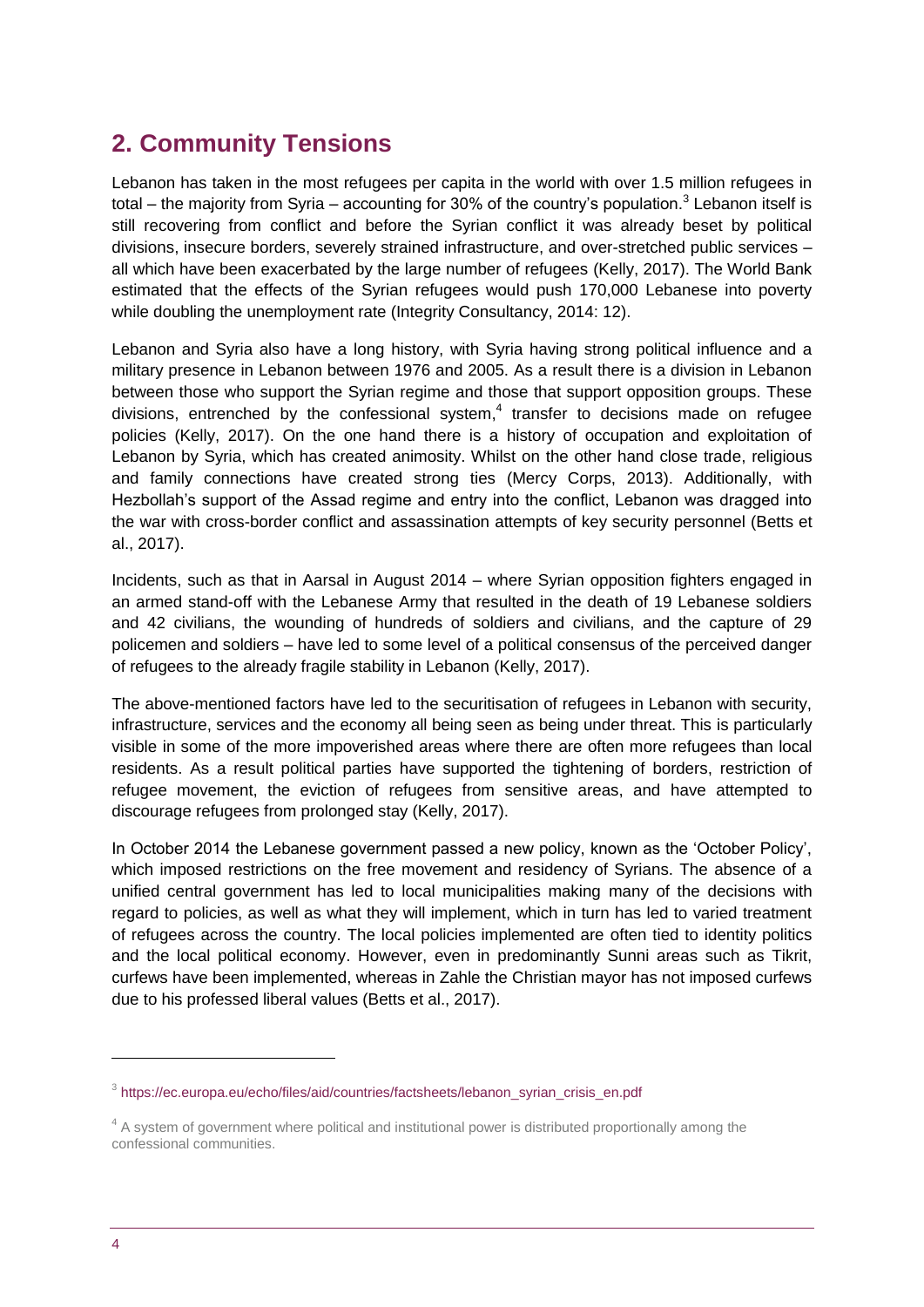## **Social Relations**

In the impoverished areas of Lebanon, Syrian refugees have also unintentionally increased the vulnerability of the host communities through the increased competition for low paid work and by leading to rent increases. When paired with the increased strain on healthcare, services, and education, many of the vulnerable host community view themselves as much as victims of the crisis as the Syrian refugees. Additionally, humanitarian responses such as the targeted medical assistance – which provides medical aid to vulnerable Syrians – have created conflict, as a significant proportion of the Lebanese population cannot afford adequate health insurance and Syrians are seen to get preferential treatment. The visibility of UNHCR-funded initiatives only helps to highlight the perception that Syrians are prioritised (Integrity Consultancy, 2014).

In a survey carried out in 2016 by UNHCR, 63% of the refugee population felt they were not welcome in Lebanon. Whereas, 27% of Lebanese surveyed considered their relationship with refugees to be good or very good. 40% of Lebanese respondents also reported hearing a number of negatives stories about refugees, mainly from the media and their neighbours. 50% of Syrian refugees surveyed also reported incidents with authorities or civilians, including harassment, insults, beating, eviction, and extortion (Alsharabati, 2017: 15-16).

Although direct clashes between the two groups have remained minimal, there has been an increase in demonstrations and open protests. Road blockages in areas highly populated by Syrians took place for various reasons (Mercy Corps, 2013). Lebanese communities have identified worsening economic conditions due to the fall in tourism and cross-border trade as a result of the conflict in Syria, with refugees also being blamed. Syrians are also seen to offer cheaper labour than locals, whilst at the same time being seen to be responsible for the increase in rents. Participants noted reduced job opportunities, high unemployment, and an increase in poverty, crime, and arms proliferation (Saferworld, 2016).

# **3. Alleviating Tension**

## **Media**

Perceptions of Syrian refuges have gradually worsened, and the media has played a significant role in this deterioration. Following the success of their earlier campaign in which many media outlets signed up to provide more neutral reporting on refugees, in August 2017 the UN and the Lebanese Information Ministry launched a joint media campaign under the slogan "I will Return to My Country and Invite You to Visit Me" with the aim of countering the negative impact the Lebanese media is having on relations between refugees and host communities.<sup>5</sup>

## **Services**

Many of the areas refugees moved into were already impoverished, lacked infrastructure, and did not have enough water to provide for the increased population. As a result water was trucked in to refugees in informal settlements. However, due to donor investments this temporary solution

-

<sup>&</sup>lt;sup>5</sup> [http://www.dailystar.com.lb/News/Lebanon-News/2017/Aug-04/414962-media-campaign-seeks-to-defuse](http://www.dailystar.com.lb/News/Lebanon-News/2017/Aug-04/414962-media-campaign-seeks-to-defuse-tensions-between-syrian-refugees-and-lebanese.ashx)[tensions-between-syrian-refugees-and-lebanese.ashx](http://www.dailystar.com.lb/News/Lebanon-News/2017/Aug-04/414962-media-campaign-seeks-to-defuse-tensions-between-syrian-refugees-and-lebanese.ashx)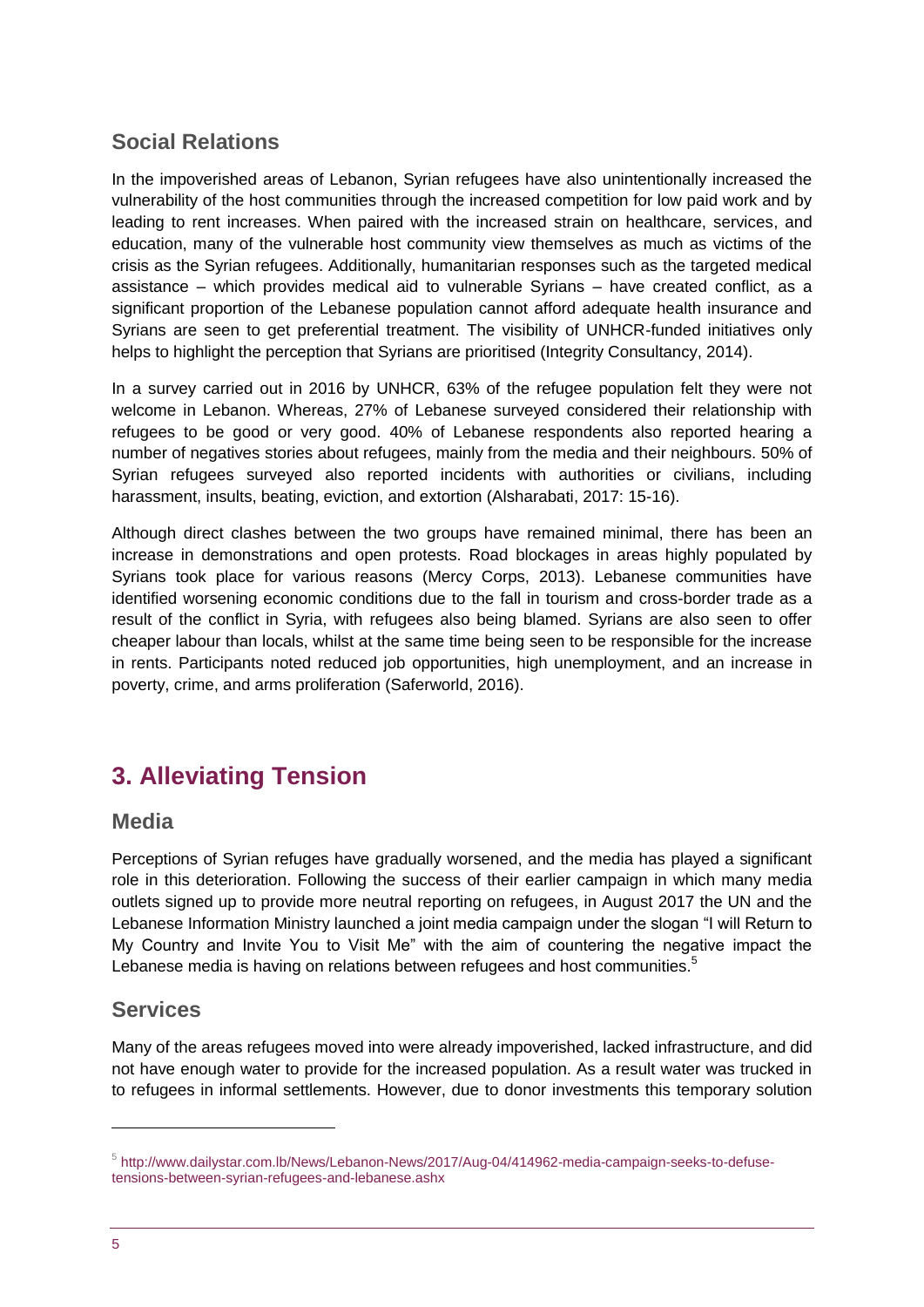was eventually replaced with more sustainable options, such as investing in wells and reservoirs that also benefited the local host communities.

#### **UN Agencies**

UNHCR increased its budget for service provisions from \$170,000 in 2012 to over \$24 million by the end of 2014. However, much of this was focused on planning that had been conceived prior to the Syrian conflict, and was compounded by the incorrect forecasting on the duration of the conflict. Additionally, as Lebanon is a middle-income country, direct support to its institutions beyond technical and policy advice was often not accounted for in programme designs. For this reason programming with a resilience agenda was only introduced by UNHCR in 2014. Since 2014, UNHCR has implemented a range of community support projects in areas where poverty levels and refugee numbers are high, with projects including new wells; water, sanitation and waste management facilities; community centres; improved medical facilities; youth education and sport activities and rehabilitation works. However, these projects are still unable to address the sheer scale of the impact of Syrian refugees on Lebanon. Particularly as the issue goes beyond providing for refugees, as it has had a significant economic impact too with trade, tourism, consumer confidence, and investment all falling and losing the government billions of dollars (Kelly, 2017).

Since 2014 UN agencies have extended water networks; equipped municipalities with waste collection trucks; rehabilitated schools and health centres; and built local markets in order to mitigate the pressure placed on local communities as a result of the increase in Syrian refugees. UN investments and partnerships with local institutions to improve the effectiveness and reliability of water and sanitation provision led to 525,000 Lebanese benefitting in 2014 alone (UNHCR, 2015). Projects involved improvements in water production, water treatment, communal water storage, and water distribution. The UN and local partners built a number of reservoirs across the country, installed chlorinators and pipelines in order to provide Lebanese villages with safe drinking water, alongside assistance in sanitation and waste removal (UNHCR, 2015).

#### **European Union**

The EU has also financed a range of projects at municipal level, including efforts to improve waste collection, water distribution, community services, and the delivery of public health, which to a certain extent have helped to ease tensions between the host and refugee communities. However, like many of the other efforts by donors and NGOs, these initiatives came late (post-2014) when a number of issues between refugees and the host community had already emerged and become entrenched (Kelly, 2017).

#### **Lebanese Relief Council**

The Lebanese Relief Council (LRC) launched an initiative in Akkar to provide water and sanitation services in order to prevent tensions between refugees and the host community. Akkar is one of the poorest governorates in Lebanon and experienced poor socio-economic infrastructure prior to the large number of Syrian refugees that arrived. With the competition for limited resources by Syrians and Lebanese communities tensions and insecurity rose in Akkar. LRC worked with and through the municipality to gain approval for their projects and to get the municipality to identify needs, which would then be independently assessed by LRC. Through addressing waste removal and water needs, they help both Syrians and Lebanese. LRC also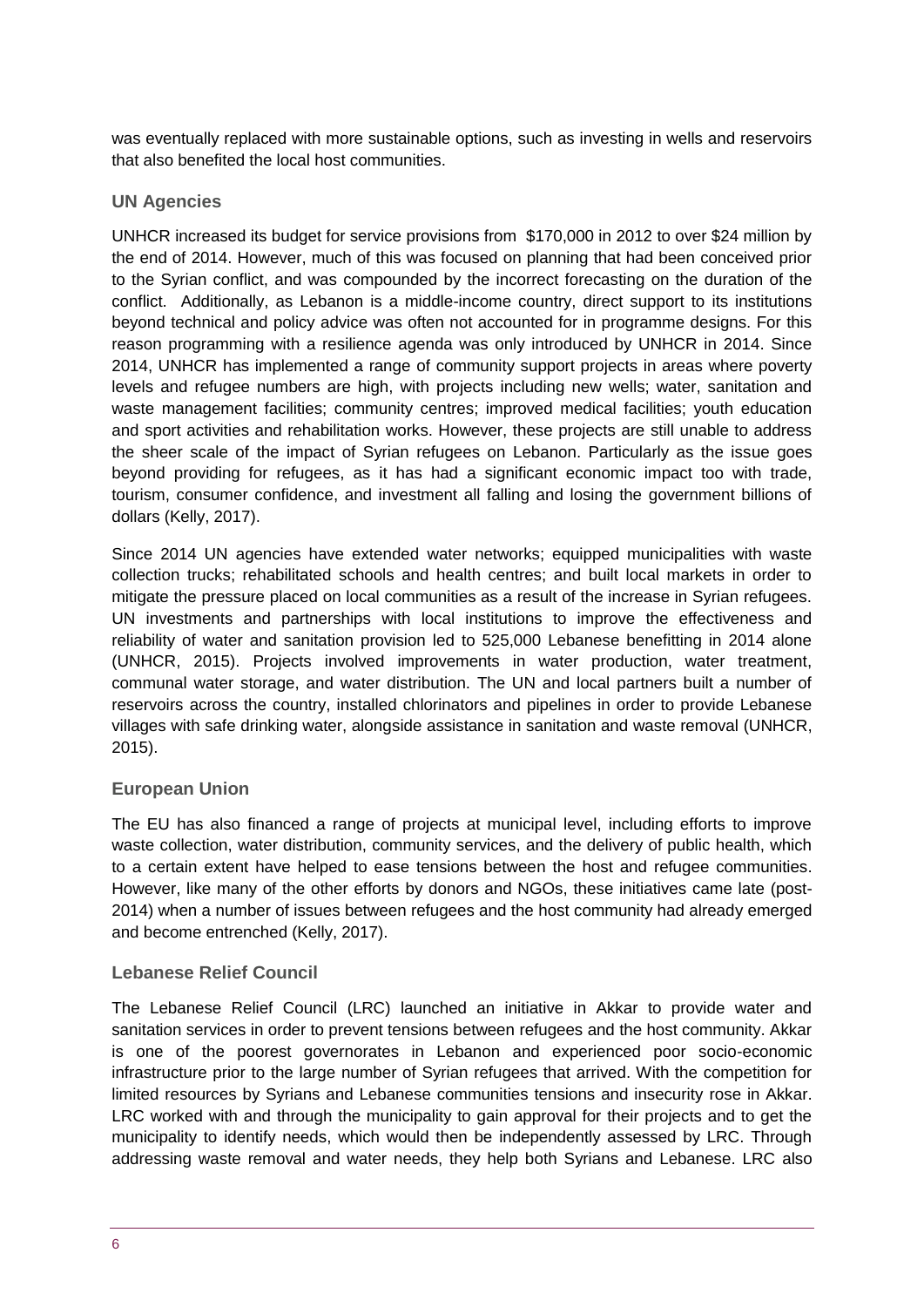addressed earlier short term planning and replaced wooden toilet seats installed by INGOs in the informal tented settlements with metal ones in order to improve hygiene and waste management. Additionally, LRC provided water to communities in the villages of Akroum and Kfartoun by organising the refill of water tanks. LRC has been particularly successful in managing relationships in the area; as they have become a key point of contact for the different communities and officials in Akkar, they are able to manage and address tensions relating to services when they arise. LRC has received funding from UN OCHA (Saferworld and Conciliation Resources, 2015).

It is important to note that although there have been positive impacts on local communities from these investments, they come nowhere close to adequately reversing the impact that refugees have had on areas such as water, waste management, electricity and health, and other services. Particularly as there were significant service gaps prior to the arrival of Syrian refugees. Additionally, the political situation in Lebanon is also very relevant to donors' operations, as when the World Bank established a trust fund to help the Lebanese government finance projects that would have helped Lebanese communities affected by the influx of Syrian refugees, the lack of political consensus to establish mechanisms to disburse the funds negatively impacted on the success (Kelly, 2017).

## **Education**

The EU's large-scale funding was particularly successful in education. The Ministry of Education and Higher Education (MEHE) with the support of several donor states, UNICEF, the World Bank, UNHCR, and other agencies strengthened the capacity of the public school system, which was severely lacking – 75% of Lebanese children attended private schools (Kelly, 2017). A threeyear programme, Reaching all Children with Education (RACE) was launched in 2014. The RACE initiative included the physical rehabilitation of schools, teacher training, accelerated learning programmes, and technical support to the Ministry. RACE improved the standard of education in government schools and also increased the number of refugee students in the schools, thus benefiting both host and refugee communities. It is argued by Kelly (2017) that it is an exemplar of the linking of humanitarian and development planning. However, the large number of Syrian children made it difficult to get all children into the limited amount of existing schools.

In 2014 RACE achieved the following (UNHCR, 2015):

- 2,675 staff and teachers of the Ministry of Education and Higher Education received training in active learning, classroom management, language and positive discipline.
- 93 schools were rehabilitated and supplied with computers and stationery.
- 270 public schools above 400m of altitude received funding for heating increasing to 600 schools in 2015.
- A two shift teaching system was introduced and finances were provided for the salaries for the additional shift.
- Vulnerable Lebanese children had their fees paid and received school supplies.

## **Cash and Vouchers**

The food voucher programme spearheaded by the World Food Program, and implemented by NGOs like World Vision has encountered many challenges. However, it is also said to have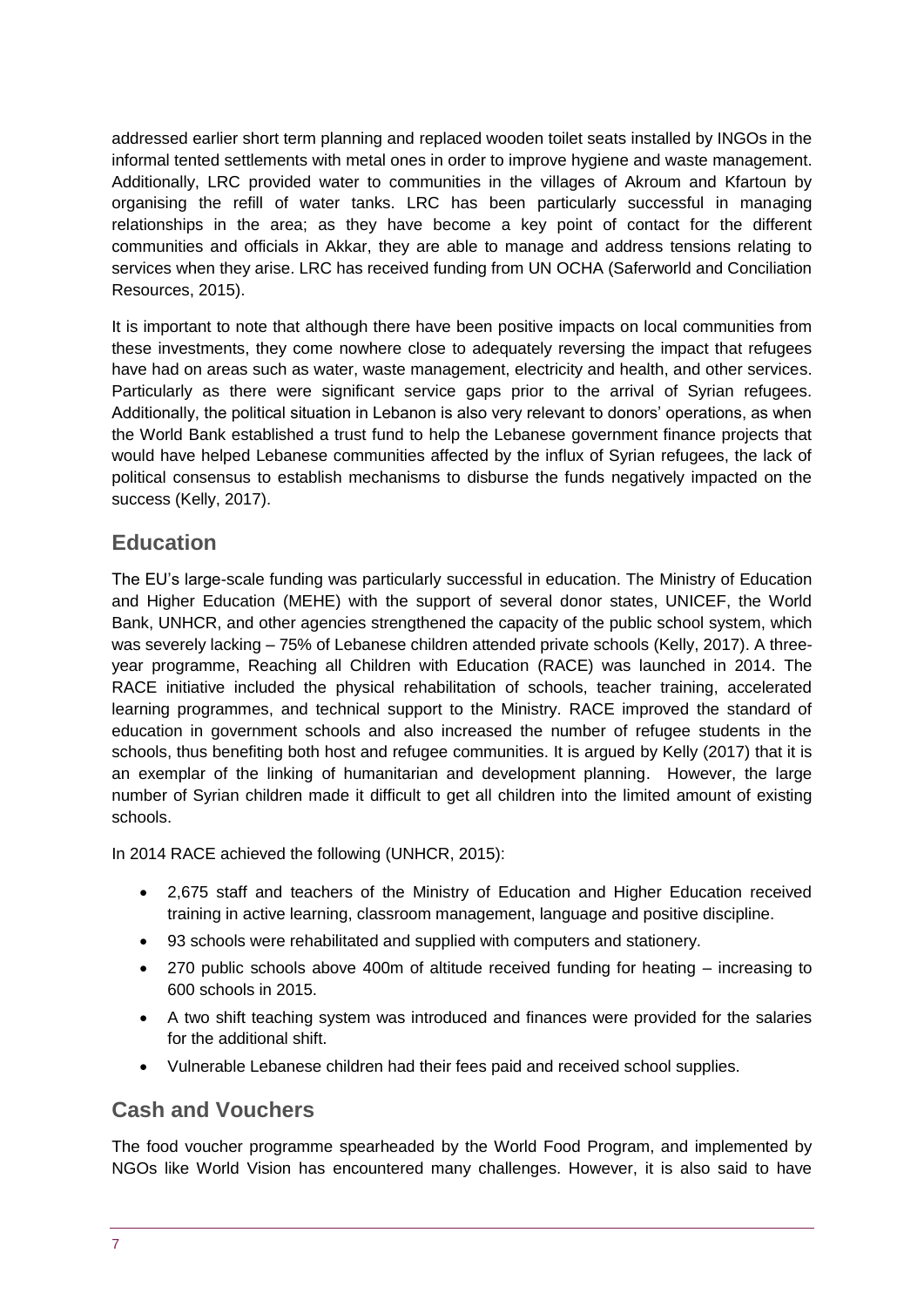helped many local shops in tough economic times, as well as local producers. It helps to provide a livelihood for communities sharing limited resources with the refugees.<sup>6</sup> UNICEF and three implementing partners (InterSOS, Terre de Hommes, Mercy Corps) distributed 120,000 clothing vouchers in winter-affected areas for vulnerable Lebanese and Syrian children (Mercy Corps, 2015).

Cash-based programming through multi-purpose cash cards has been successfully implemented in Jordan, but its introduction in Lebanon was initially resisted by the government, as they thought that poor Lebanese would resent refugees being given cash. However, the Lebanese government's objection was addressed when cash-based programming was linked to improvements to Lebanon's National Poverty Targeting Program (NPTP) when an emergency project was launched to expand and improve the social assistance package of the NPTP. The earlier food and fuel vouchers were not as successful, as they were often sold for less than face value (often through intimidation). Moreover, cash cards brought money into the local economy (Kelly, 2017). In November 2014 an e-card food assistance programme was launched through NPTP and targeted 27,200 vulnerable Lebanese. Similar to the programme offered to Syrian refugees, it allows families to buy food in designated shops. Not only does this programme detract from the animosity that some vulnerable Lebanese may have to Syrians receiving this assistance whilst they did not, it also helps vulnerable households and communities cope with the impact of the large amount of Syrian refugees (UNHCR, 2015).

Following a successful pilot project the International Rescue Committee (IRC), funded by DFID, implemented an unconditional cross-sector cash programme in Akkar, North Lebanon, between February and October 2013. The programme provided monthly cash assistance via an ATM card to 700 Syrian refugee and 425 vulnerable Lebanese households. Prior to the Syrian war Akkar had the highest rate of poverty in Lebanon and since 2012 it has received a significant number of Syrian refugees, increasing the population by roughly 40%. Refugees compete for day labour, which is a significant source of income for impoverished Lebanese, and thus threaten income in an already fragile local economy. Moreover, vulnerable Lebanese are also in competition with Syrians for aid from religious groups and the local community. IRC's aim was to mitigate tensions by assisting vulnerable households in both communities (Campbell, 2014).

## **Social Cohesion**

## **Lebanon Host Communities Support Programme**

The Lebanon Host Communities Support Programme (LHSP) was launched in mid-2013 by UNDP jointly with the Ministry of Social Affairs (MOSA) to ensure direct support was provided to the most vulnerable Lebanese communities. It targets municipalities that were impoverished prior to the Syrian conflict and that have received a high number of refugees (Mercy Corps, 2015).

The aim of LHSP is to increase social stability, build the abilities of host communities, address tensions, prevent conflict, and ensure peaceful co-existence through improving livelihoods and

<sup>6</sup> <https://www.devex.com/news/on-the-ground-in-lebanon-the-food-voucher-dilemma-81360>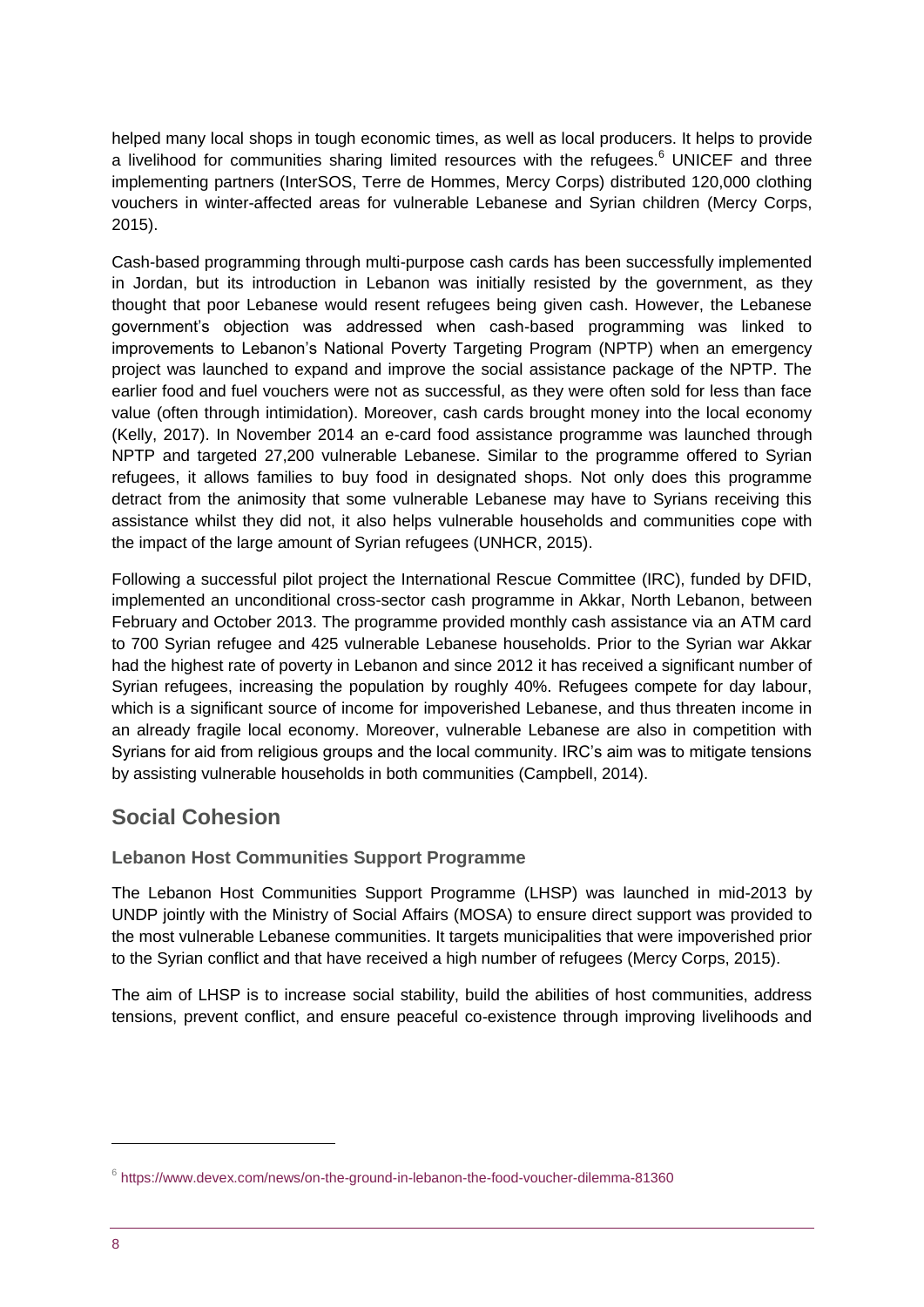service provision. Targeting the poorest communities, LHSP identifies interventions that alleviate the stress caused by the increased population in these areas. $<sup>7</sup>$ </sup>

LHSP is divided into three themes:

- 1. improving the delivery of basic services within the municipality or union of municipalities;
- 2. support for livelihoods and employment generation;
- 3. conflict prevention and peacebuilding.

Efforts focusing on supporting host communities and municipalities to cope with the impact of the Syrian conflict have involved collaborative projects with the municipalities and communities in order to help them to identify core needs and to allow for quick action and potentially avoid tension. The Ministry of Social Affairs leads the implementation of 'maps of risks and resources', which is a participatory exercise that enables host communities and municipalities to jointly draft multi-sector action plans to address key challenges and risks to the community (UNHCR, 2015). LHSP has increased livelihood and economic opportunities, strengthened local capacity to deliver services, improved local conflict resolution and security. Over 1 million Lebanese and 500,000 Syrians have benefitted through LHSP.<sup>8</sup> However, job creation for Lebanese citizens has been extremely limited and is one of the core reasons for animosity towards Syrians (UNHCR, 2015).

#### **4M Project**

With support from the European Decentralized Cooperation, UNDP is implementing the project "Support to Integrated Service Provision at the Local Level" (known as 4M). This uses a resilience-based approach to tackle problems in the health, social and education sectors. It supports the development of integrated health territorial plans and services to increase access to high-quality primary health care services for vulnerable communities (Mercy Corps, 2015).

#### **USAID**

From 2013 USAID restructured its programmes relating to expanding public services, improving livelihoods, and increasing business opportunities in order to help host communities deal with the increasing strain of the large numbers of refugees on the wider system. Through this programme USAID trains municipal leaders in heavily impacted communities to work jointly with populations to carry out projects that improve services and create economic opportunities. They are also working to promote economic opportunities for all vulnerable communities, use micro agriculture schemes to supplement rural households' income, and lend money to small businesses facing challenges related to Syrian refugees (USAID, 2015).

### **Lebanon Compact**

The Lebanon Compact, which was agreed in London in February 2016, focused on fostering job and educational opportunities for all of Lebanon's vulnerable groups and not just refugees. In exchange for a commitment of around Euros 400M, Lebanon committed to allow the temporary stay of Syrian refugees. However, Lebanon imposed further restrictions on residency for Syrians

-

<sup>&</sup>lt;sup>7</sup> <http://www.lb.undp.org/content/lebanon/en/home/projects/SupportLebaneseHostCommunities.html>

<sup>&</sup>lt;sup>8</sup> <http://www.lb.undp.org/content/lebanon/en/home/projects/SupportLebaneseHostCommunities.html>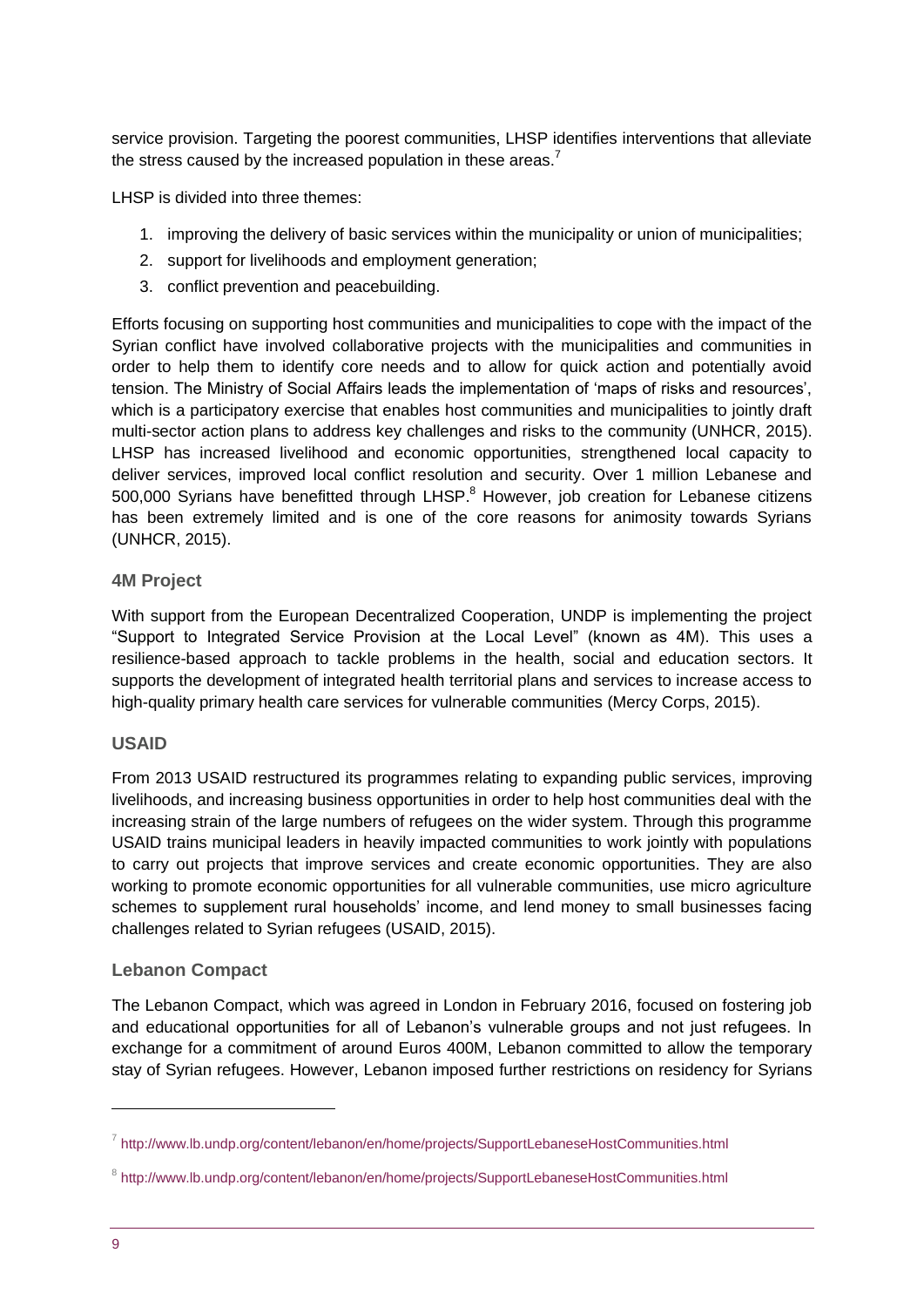and with expensive renewals of residency permit many were pushed into precarious situations (Betts et al., 2017).

#### **DFID**

DFID funds through humanitarian organisations have been used to support host Lebanese communities to cope with the growing number of refugees. In the Bekaa valley, where there is a high level of poverty and a large number of refugees, these programmes have been extremely important. Initiatives include work schemes for both refugees and Lebanese, vaccinations and food for Lebanese livestock, repairs and upgrading of schools, water and sewage infrastructures. These types of programmes are particularly important, as the war in Syria has exacerbated preexisting fault lines in Lebanese society between those who support and those who don't support the Assad regime. These tensions extend to refugees with them being blamed for a range of issues. $^9$ 

#### **Local initiatives**

Basmeh and Zeitooneh (BZ) is a Syrian-led group mainly operating in the Shatila refugee camp in Beirut. As well as providing for the needs within the camp, BZ also focuses on promoting social cohesion between the refugees and host community. One of their projects is to renovate houses in the area, which benefits both the host community and the refugees. BZ also brings the communities together in a positive manner. It organised a three-month cleaning campaign in Beirut, which brought together children from the refugee school and their Lebanese and Palestinian friends in Beirut (Saferworld and Conciliation Resources, 2015).

# **4. Criticisms**

Although there has been an increase in aid towards vulnerable Lebanese households, they are still largely overlooked by the aid community and the growing animosity of Lebanese toward Syrians is partly due to the uneven response to the needs of both populations. The emergency aid given is needed by both Syrians and Lebanese who are negatively impacted by the strain of the increased population. However, according to Mercy Corps (2013) aid needs to move beyond emergency and toward medium-term support to enable both vulnerable Lebanese and Syrians become more financially secure. Job creation and economic development have been limited with a far stronger focus on providing direct aid and services. Mercy Corps (2013) argues that:

- Training needs to be provided to make people more financially aware and to enable them to manage their resources, as well as asset management skills and behaviours to strengthen household production of goods and services of value.
- Training can be used to create social cohesion by bringing Syrians and Lebanese together around a common cause, as the greater the interaction the lesser the animosity between the two communities. As it is now clear that Syrians are not going home anytime soon, more effort should be made at repairing the damaged relationships between the two communities, rather than purely focusing on measures to prevent animosity from growing further.

<sup>9</sup> <https://www.birmingham.ac.uk/research/perspective/refugees-fregonese.aspx>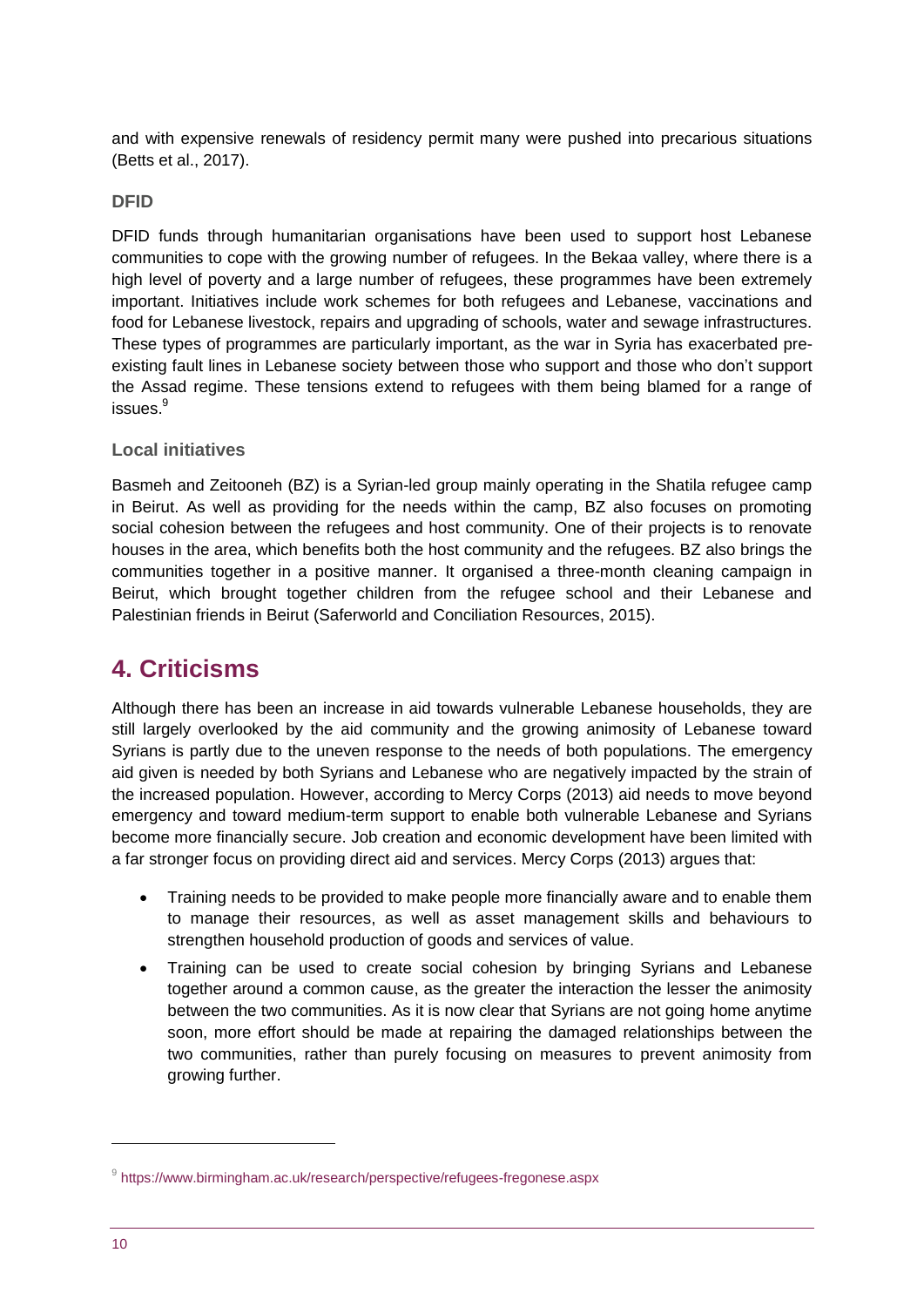In an assessment carried out for International Alert respondents highlighted that in healthcare most INGOs focused on individual approaches to address tensions between host and refugee communities, rather than an institutional approach of building it into programmes. Sustaining medical care with limited resources and potential funding cuts remained their main priority (Integrity Consultancy, 2014).

Carpi (2017a) argues that funds that were being used to address vulnerable communities in Lebanon and the impact of the July 2006 war were redirected towards aid for Syrian refugees and this reallocation of funds interrupted several ongoing projects and this in turn reinforces new welfare systems. Taking these resources away from projects that aimed to reinforce the nonemergency system only acts to weaken it and in Lebanon this has been a continuous cycle with progress constantly reverted. This process forces local NGOs and municipal actors to also address short-term needs in order to comply with international actors' requirements and gain funds. This in turn leads to them no longer working towards improving the conditions of vulnerable communities who are not part of the new emergencies. Aid also acts to reinforce local actors who are needed to carry out programmes and who implement them based on their own idea of the social order; thus humanitarian agencies become mere donors and their projects are rescaled to fit the narrative of local actors.

Capri (2017b) is also critical of the humanitarian livelihood programmes in Lebanon arguing that they have little impact on the local economy. She argues that the presence of humanitarian agencies has more impact. However, only local educated youth get employment within the humanitarian agencies, strengthening local middle classes whilst vulnerable and impoverished Lebanese do not tend to benefit. Rather they face the additional strain of having to compete over the same resources and jobs with refugees who due to aid can work for less. Moreover, livelihood programmes are not targeted and those who do join them are not necessarily the right candidates - rather the ones who managed to hear about them (Capri, 2017b)

Finally, a number of social tensions stem from the memory of the civil war in Lebanon, which is aggravated by the Syrian refugees – connected to Syria's history of occupation. The history of violence and tension in Lebanon should not be ignored by humanitarian actors; some tensions are historical and cannot be alleviated through humanitarian actions (Carpi et al., 2016).

# <span id="page-10-0"></span>**5. References**

Alsharabati C. (2017). *Syrian Refugees in Lebanon: Resilience Amidst Security Measures and Safety Concerns*. Saint Joseph University. [http://www.isp.usj.edu.lb/pdf/LR%20-](http://www.isp.usj.edu.lb/pdf/LR%20-%20SYRIAN%20REFUGEES%20IN%20LEBANON%20BETWEEN%20RESILIENCE%20AND%20VULNERABILITY.pdf) [%20SYRIAN%20REFUGEES%20IN%20LEBANON%20BETWEEN%20RESILIENCE%20AND%20V](http://www.isp.usj.edu.lb/pdf/LR%20-%20SYRIAN%20REFUGEES%20IN%20LEBANON%20BETWEEN%20RESILIENCE%20AND%20VULNERABILITY.pdf) [ULNERABILITY.pdf](http://www.isp.usj.edu.lb/pdf/LR%20-%20SYRIAN%20REFUGEES%20IN%20LEBANON%20BETWEEN%20RESILIENCE%20AND%20VULNERABILITY.pdf)

Betts, A., Ali, A., Memişoğlu, F. (2017). *Local Politics and the Syrian Refugee Crisis: Exploring Responses in Turkey, Lebanon, and Jordan*. Oxford Refugee Studies Centre. [https://www.rsc.ox.ac.uk/publications/local-politics-and-the-syrian-refugee-crisis-exploring](https://www.rsc.ox.ac.uk/publications/local-politics-and-the-syrian-refugee-crisis-exploring-responses-in-turkey-lebanon-and-jordan)[responses-in-turkey-lebanon-and-jordan](https://www.rsc.ox.ac.uk/publications/local-politics-and-the-syrian-refugee-crisis-exploring-responses-in-turkey-lebanon-and-jordan)

Campbell, L. (2014). *Cross-sector cash assistance for Syrian refugees and host communities in Lebanon: An IRC Programme*. CaLP Report. [http://www.cashlearning.org/downloads/calp-case](http://www.cashlearning.org/downloads/calp-case-study-lebanon-web.pdf)[study-lebanon-web.pdf](http://www.cashlearning.org/downloads/calp-case-study-lebanon-web.pdf)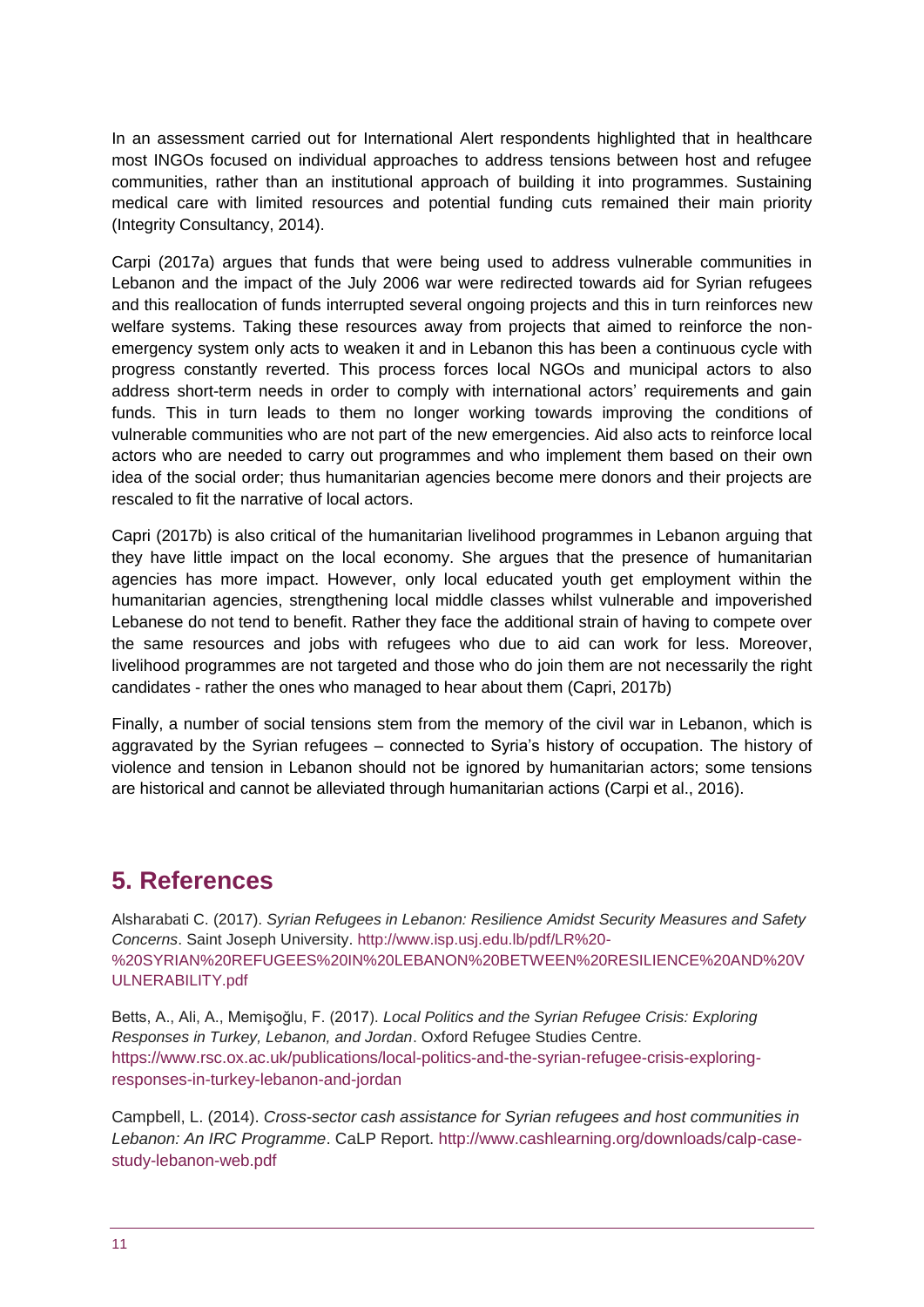Carpi, E. (2017a). Rethinking Lebanese Welfare in Ageing Emergencies. In *Lebanon Facing The Arab Uprisings* (pp. 115-133). Palgrave Pivot, London.

Carpi, E. (2017b) Learning and Earning in Constrained Labour Markets: The Politics of Livelihoods in Lebanon's Halba. *Making Lives: Refugee Self-Reliance and Humanitarian Action in Cities*, 11-36. [http://refugeesinthecity.org/wp-content/uploads/2017/11/Making-Lives\\_Halba.pdf](http://refugeesinthecity.org/wp-content/uploads/2017/11/Making-Lives_Halba.pdf)

Carpi, E., Younes, M., & Abi-Yaghi, M. N. (2016). *Crisis and Control.(In) formal Hybrid Security in Lebanon*. Lebanon Support. [http://civilsociety-centre.org/resource/crisis-control-informal-hybrid](http://civilsociety-centre.org/resource/crisis-control-informal-hybrid-security-lebanon)[security-lebanon](http://civilsociety-centre.org/resource/crisis-control-informal-hybrid-security-lebanon)

Integrity Consultancy (2014). *Conflict Sensitivity Institutional Capacity Assessment: Primary Healthcare Sector in Lebanon*. International Alert. [http://www.international](http://www.international-alert.org/sites/default/files/Lebanon_CSCapacityAssessment_EN_2014.pdf)[alert.org/sites/default/files/Lebanon\\_CSCapacityAssessment\\_EN\\_2014.pdf](http://www.international-alert.org/sites/default/files/Lebanon_CSCapacityAssessment_EN_2014.pdf)

Kelley, N. (2017). Responding to a refugee influx: lessons from Lebanon. *Journal on Migration & Human Security*, 5, 82. <http://jmhs.cmsny.org/index.php/jmhs/article/view/75>

Mercy Corps (2013). *Things fall apart: Political, economic and social instability in Lebanon*. Mercy Corps.

[https://www.mercycorps.org/sites/default/files/MC%20Lebanon%20LivelihoodConflict\\_Assesment\\_%2](https://www.mercycorps.org/sites/default/files/MC%20Lebanon%20LivelihoodConflict_Assesment_%20Full%20Report%200913.pdf) [0Full%20Report%200913.pdf](https://www.mercycorps.org/sites/default/files/MC%20Lebanon%20LivelihoodConflict_Assesment_%20Full%20Report%200913.pdf)

Mercy Corps (2015). *Stabilization & Resilience in Protracted, Politically-induced Emergencies: A Case Study Exploration of Lebanon*. Mercy Corps.

[https://www.mercycorps.org/sites/default/files/Mercy%20Corps\\_Stabilization%20%26%20Resilience](https://www.mercycorps.org/sites/default/files/Mercy%20Corps_Stabilization%20%26%20Resilience%20Study.pdf) [%20Study.pdf](https://www.mercycorps.org/sites/default/files/Mercy%20Corps_Stabilization%20%26%20Resilience%20Study.pdf)

Saferworld (2016). *The Syrian refugee crisis: Understanding and responding to tensions and conflicts in Jordan, Lebanon and Turkey*. Saferworld.

[https://www.saferworld.org.uk/resources/publications/1054-the-syrian-refugee-crisis-understanding](https://www.saferworld.org.uk/resources/publications/1054-the-syrian-refugee-crisis-understanding-and-responding-to-tensions-and-conflicts-in-jordan-lebanon-and-turkey)[and-responding-to-tensions-and-conflicts-in-jordan-lebanon-and-turkey](https://www.saferworld.org.uk/resources/publications/1054-the-syrian-refugee-crisis-understanding-and-responding-to-tensions-and-conflicts-in-jordan-lebanon-and-turkey)

Saferworld and Conciliation Resources (2015). *Lebanon: Local Capacities for Peace*. Saferworld and Conciliation Resources Workshop Report. [http://www.c-r.org/downloads/lebanon-local-capacities-EU](http://www.c-r.org/downloads/lebanon-local-capacities-EU-workshop_web.pdf)[workshop\\_web.pdf](http://www.c-r.org/downloads/lebanon-local-capacities-EU-workshop_web.pdf)

UNHCR (2015). *Refugee Response in Lebanon: Briefing Documents*. UNHCR Lebanon. [http://www.europarl.europa.eu/meetdocs/2014\\_2019/documents/droi/dv/95\\_finalbriefingkit\\_/95\\_finalbr](http://www.europarl.europa.eu/meetdocs/2014_2019/documents/droi/dv/95_finalbriefingkit_/95_finalbriefingkit_en.pdf) [iefingkit\\_en.pdf](http://www.europarl.europa.eu/meetdocs/2014_2019/documents/droi/dv/95_finalbriefingkit_/95_finalbriefingkit_en.pdf)

USAID (2015). *USAID/Lebanon Country Development Cooperation Strategy (CDCS) December 2014 – December 2019*. USAID Report.

[https://www.usaid.gov/sites/default/files/documents/1883/Lebanon\\_CDCS\\_2014-2019.pdf](https://www.usaid.gov/sites/default/files/documents/1883/Lebanon_CDCS_2014-2019.pdf)

## **Acknowledgements**

We thank the following experts who voluntarily provided suggestions for relevant literature or other advice to the author to support the preparation of this report. The content of the report does not necessarily reflect the opinions of any of the experts consulted.

- Estella Carpi, University College London
- Sara Fregonese, University of Birmingham
- Kristina Tschunkert, HCRI University of Manchester